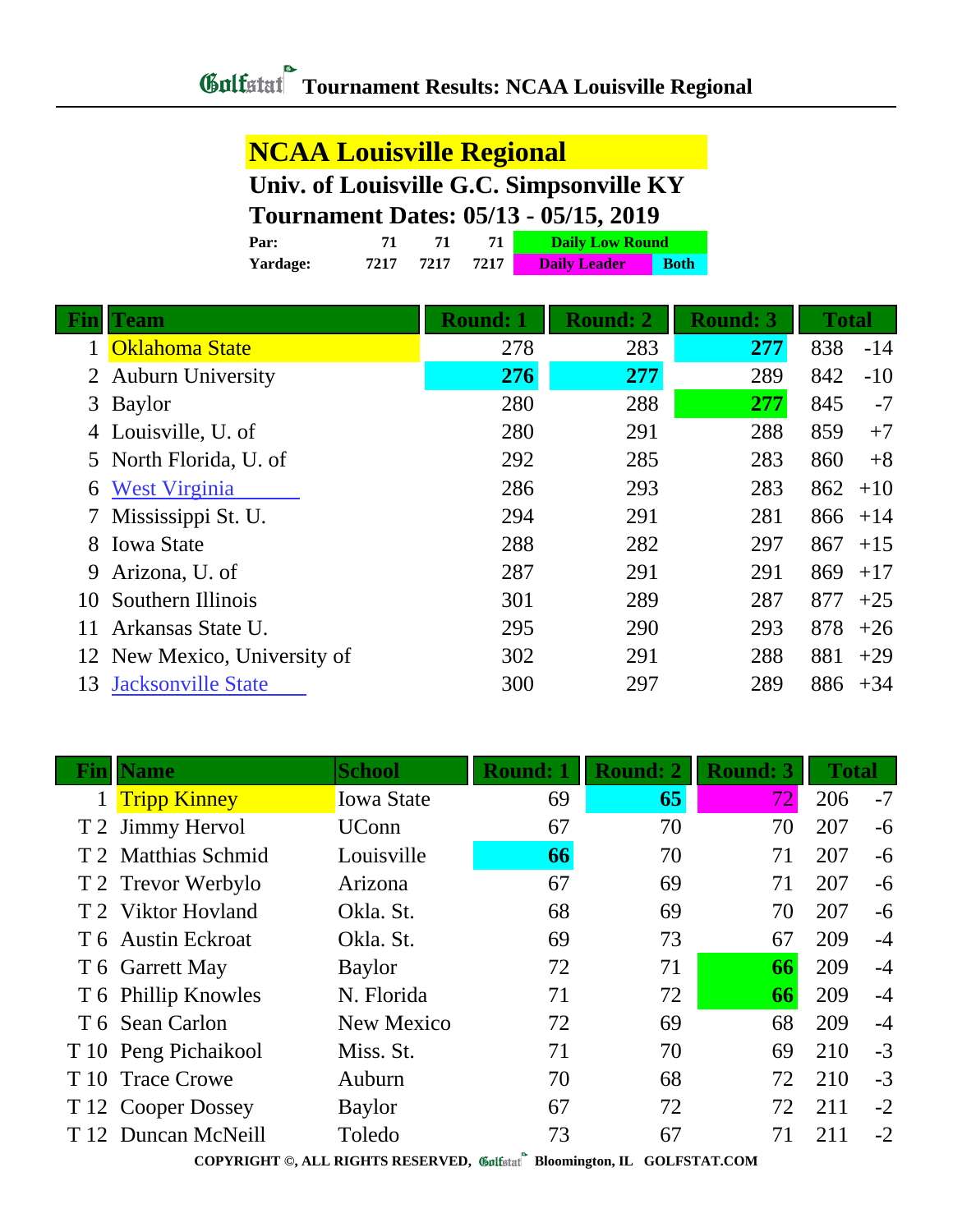| Fin  | <b>Name</b>               | <b>School</b>     | <b>Round: 1</b> | <b>Round: 2</b> | <b>Round: 3</b> | <b>Total</b> |      |
|------|---------------------------|-------------------|-----------------|-----------------|-----------------|--------------|------|
|      | T 12 Jacob Solomon        | Auburn            | 73              | 66              | 72              | 211          | $-2$ |
|      | T 12 John Murphy          | Louisville        | 70              | 69              | 72              | 211          | $-2$ |
|      | T 12 Peyton Wilhoit       | <b>SIU</b>        | 72              | 69              | 70              | 211          | $-2$ |
|      | T 12 Zach Bauchou         | Okla. St.         | 70              | 72              | 69              | 211          | $-2$ |
| T 18 | <b>Matthew Wolff</b>      | Okla. St.         | 72              | 69              | 71              | 212          | $-1$ |
|      | T 18 Ryan Grider          | <b>Baylor</b>     | 70              | 72              | 70              | 212          | $-1$ |
| 20   | Graysen Huff              | Auburn            | 68              | 73              | 72              | 213          | E    |
| 21   | Miguel Delgado            | Notre Dame        | 72              | 73              | 69              | 214          | $+1$ |
| T 22 | <b>Logan Perkins</b>      | WVU               | 70              | 74              | 71              | 215          | $+2$ |
| T 22 | <b>Matthew Sharpstene</b> | <b>WVU</b>        | 72              | 73              | 70              | 215          | $+2$ |
| T 22 | Sam Choi                  | New Mexico        | 75              | 70              | 70              | 215          | $+2$ |
| T 25 | Colin Kober               | <b>Baylor</b>     | 74              | 73              | 69              | 216          | $+3$ |
| T 25 | <b>Jesus Montenegro</b>   | J'ville St        | 78              | 69              | 69              | 216          | $+3$ |
| T 25 | Jordan Batchelor          | N. Florida        | 74              | 71              | 71              | 216          | $+3$ |
| T 25 | Julien Sale               | Ark. St.          | 75              | 70              | 71              | 216          | $+3$ |
| T 29 | <b>Brad Reeves</b>        | Arizona           | 74              | 74              | 69              | 217          | $+4$ |
| T 29 | Devin Morley              | Louisville        | 71              | 74              | 72              | 217          | $+4$ |
| T 29 | Ford Clegg                | Miss. St.         | 72              | 69              | 76              | 217          | $+4$ |
| T 29 | <b>Garrett Johnson</b>    | Miss. St.         | 74              | 74              | 69              | 217          | $+4$ |
| T 29 | <b>Max Sear</b>           | <b>WVU</b>        | 74              | 72              | 71              | 217          | $+4$ |
| T 29 | <b>Michael Mattiace</b>   | N. Florida        | 74              | 69              | 74              | 217          | $+4$ |
| T 35 | <b>Brandon Mancheno</b>   | Auburn            | 71              | 70              | 77              | 218          | $+5$ |
|      | T 35 Hayden Wood          | Okla. St.         | 71              | 73              | 74              | 218          | $+5$ |
|      | T 35 Jordan Hahn          | Wisconsin         | 71              | 77              | 70              | 218          | $+5$ |
| T 35 | Jovan Rebula              | Auburn            | 67              | 78              | 73              | 218          | $+5$ |
| T 35 | <b>Philipp Matlari</b>    | WVU               | 71              | 76              | 71              | 218          | $+5$ |
| T 40 | <b>Benedikt Thalmayr</b>  | J'ville St        | 69              | 78              | 72              | 219          | $+6$ |
|      | T 40 Logan Lowe           | GW                | 73              | 73              | 73              | 219          | $+6$ |
|      | T 40 Matthis Besard       | <b>SIU</b>        | 75              | 70              | 74              | 219          | $+6$ |
| T 40 | <b>Ricky Costello</b>     | <b>Iowa State</b> | 71              | 73              | 75              | 219          | $+6$ |
| 44   | <b>Etienne Papineau</b>   | WVU               | 73              | 74              | 73              | 220          | $+7$ |
| T 45 | Joel Wendin               | Ark. St.          | 72              | 73              | 76              | 221          | $+8$ |
|      | T 45 Lachlan Barker       | <b>Iowa State</b> | 71              | 73              | 77              | 221          | $+8$ |
|      | T 45 Zan Luka Stirn       | Ark. St.          | 73              | 75              | 73              | 221          | $+8$ |
|      | T 48 David Laskin         | Arizona           | 73              | 75              | 74              | 222          | $+9$ |

# **Tournament Results: NCAA Louisville Regional**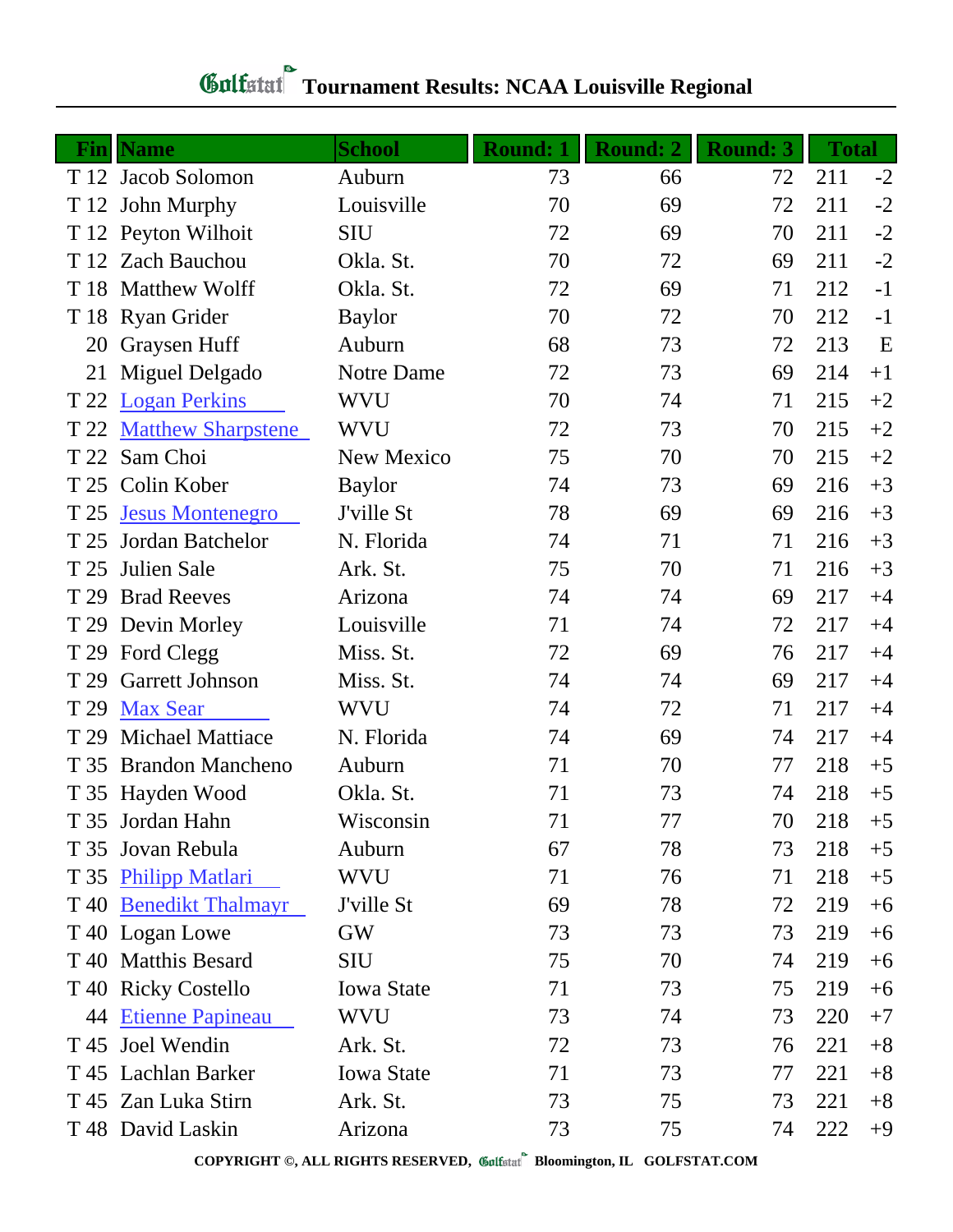|            | <b>Fin</b>   Name           | <b>School</b>     | <b>Round: 1</b> | <b>Round: 2</b> | <b>Round: 3</b> | <b>Total</b> |
|------------|-----------------------------|-------------------|-----------------|-----------------|-----------------|--------------|
|            | T 48 Trent Wallace          | Ill. St.          | 75              | 72              | 75              | 222<br>$+9$  |
|            | T 50 Andrew Alligood        | N. Florida        | 78              | 73              | 72              | $223 + 10$   |
| T 50       | <b>Braden Bailey</b>        | <b>Baylor</b>     | 71              | 77              | 75              | $223 + 10$   |
|            | T 50 Briggs Duce            | Arizona           | 73              | 73              | 77              | $223 + 10$   |
|            | T 50 Luke Gannon            | <b>SIU</b>        | 77              | 74              | 72              | $223 + 10$   |
|            | T 50 Quim Vidal Mora        | J'ville St        | 79              | 70              | 74              | $223 + 10$   |
|            | T 55 Frankie Thomas         | <b>SIU</b>        | 77              | 76              | 71              | $224 + 11$   |
| T 55       | Jamie Stewart               | Missouri          | 72              | 74              | 78              | $224 + 11$   |
|            | T 55 Luka Naglic            | Ark. St.          | 75              | 76              | 73              | $224 + 11$   |
| T 55       | <b>Travis Trace</b>         | N. Florida        | 73              | 74              | 77              | $224 + 11$   |
|            | T 59 Galven Green           | New Mexico        | 76              | 75              | 74              | $225 + 12$   |
| T 59       | Jiri Zuska                  | Louisville        | 74              | 78              | 73              | $225 + 12$   |
| T 59       | <b>Matthew Cole</b>         | Ark. St.          | 77              | 72              | 76              | $225 + 12$   |
| 62         | Sam Vincent                 | <b>Iowa State</b> | 77              | 76              | 73              | $226 + 13$   |
| 63         | <b>Austin Rose</b>          | Miss. St.         | 77              | 78              | 72              | $227 + 14$   |
|            | 64 Frank Lindwall           | <b>Iowa State</b> | 78              | 71              | 79              | $228 + 15$   |
| T 65       | David Rauer                 | Ill. St.          | 78              | 72              | 79              | $229 + 16$   |
|            | T 65 Garrett Wood           | Xavier            | 77              | 74              | 78              | $229 + 16$   |
| T 65       | <b>Hunter York</b>          | <b>SIU</b>        | 78              | 76              | 75              | $229 + 16$   |
|            | T 68 Ethan Marcus           | Arizona           | 75              | 75              | 80              | $230 + 17$   |
|            | T 68 George Kneiser         | Green Bay         | 74              | 76              | 80              | $230 + 17$   |
| 70         | <b>Maximo Portais</b>       | J'ville St        | 74              | 80              | 79              | $233 + 20$   |
| <b>DNF</b> | Benjamin Nelson             | Miss. St.         | 77              | 79              |                 |              |
|            | DNF Ignacio Arcaya          | New Mexico        |                 | 77              | 76              |              |
|            | DNF Max Basler              | J'ville St        | 81              |                 |                 |              |
| <b>DNF</b> | <b>Patri Freundt-Thurne</b> | J'ville St        |                 | 80              | 74              |              |
| <b>DNF</b> | Ross Bell                   | Miss. St.         |                 |                 | 71              |              |
| <b>DNF</b> | <b>Ross Sinclair</b>        | New Mexico        | 79              | 77              |                 |              |
| <b>DNF</b> | Simon Zach                  | Louisville        |                 |                 | 79              |              |
| <b>DNF</b> | <b>Trevor Johnson</b>       | Louisville        | 73              | 78              |                 |              |
|            | DNF Wooyoung Roy Choi       | New Mexico        | 79              |                 | 78              |              |

# **Tournament Results: NCAA Louisville Regional**